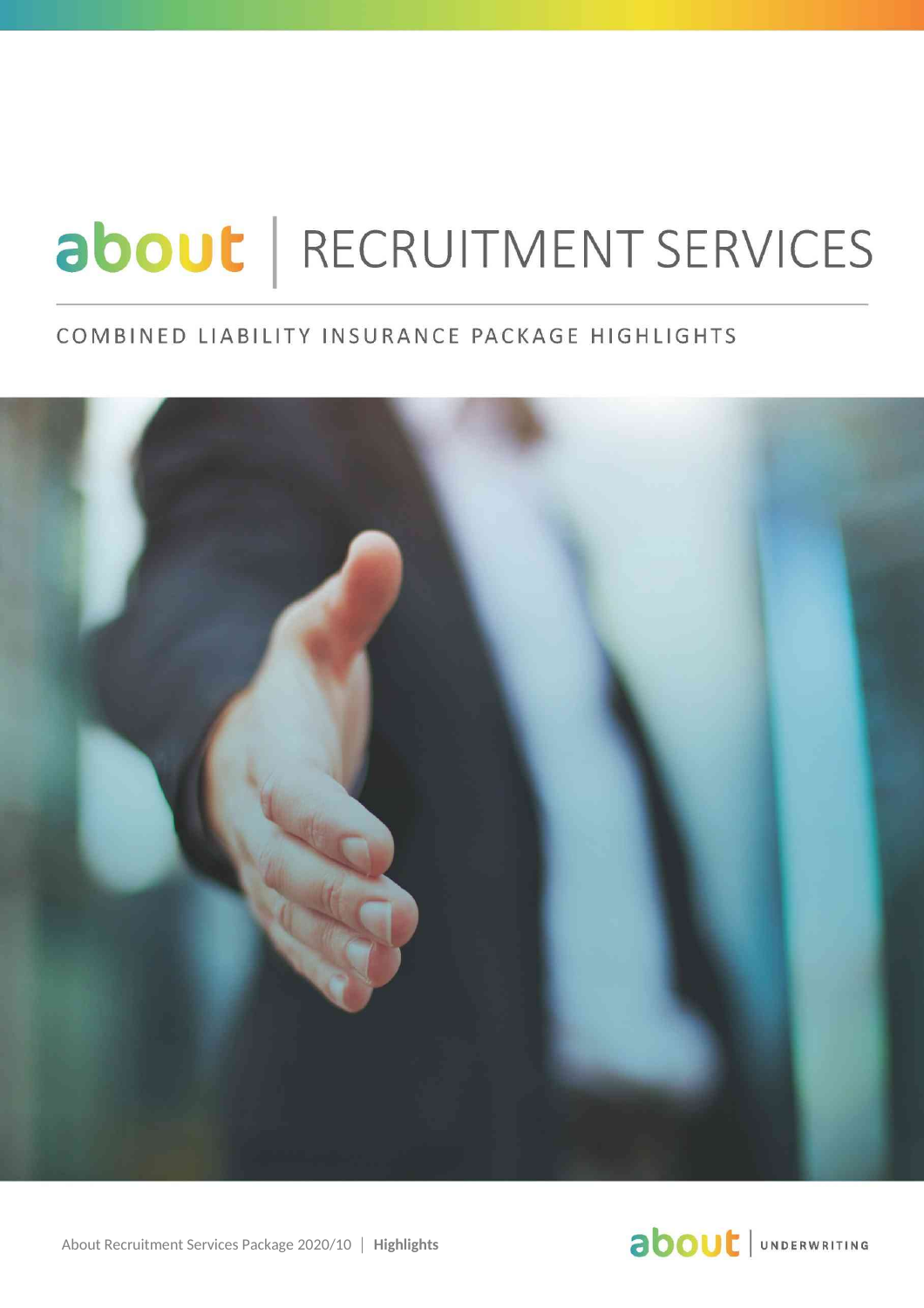# about | RECRUITMENT SERVICES

The **about** Recruitment Services combined liability package offers an innovative solution for:

- Recruitment Agencies
- Nursing and/or Medical Agencies
- Group Training Companies
- Contractor Management firms

The policy provides the benefits of two broad sections in a single package which has been tailored to the specific needs of the recruitment and consulting services industry.

The relevant coverage sections include Professional Indemnity and General Liability, which can be taken as a total package solution or alternatively may be taken on a standalone basis.

## **APPETITE**

**about** Recruitment Services combined liability package has been developed to cater for a wide variety of recruitment or associated professionals and consultants performing, but not limited to the following:

- **Permanent placement of candidates in permanent positions on either a part-time or full-time basis**
- Temporary placement of on-hired employees and on-hired contractors (On-Hired Services)
- **Temporary placement of on-hired medical employees and on-hired (On-Hired Medical)**
- Employment consulting services in the areas of occupational health and safety, human resources, human resources relations, human resources management, employment, outsourcing, and psychological testing, reference checking, workplace assessments, careers counselling, change management
- **Payroll management services**
- Contractor management services
- **Training and induction in all areas, including group training and the provision of work related courses**

## **PACKAGE SECTIONS**

#### **Section 1 - Broadform General & Products Liability**

Limits up to \$20,000,000 any one claim or series of claims, and in the aggregate for Products Liability

#### **Section 2 - Professional Indemnity**

Limits up to \$20,000,000 any one claim, and in the aggregate plus reinstatement(s)

## **SECURITY**

**about** Underwriting's specialised products are underwritten by certain underwriters at Lloyd's. Lloyd's is the world's specialist insurance and reinsurance market, bringing together an outstanding concentration of underwriting expertise and talent. Lloyd's enjoys strong financial security supported by excellent ratings. Visit **www.lloyds.com** for more information.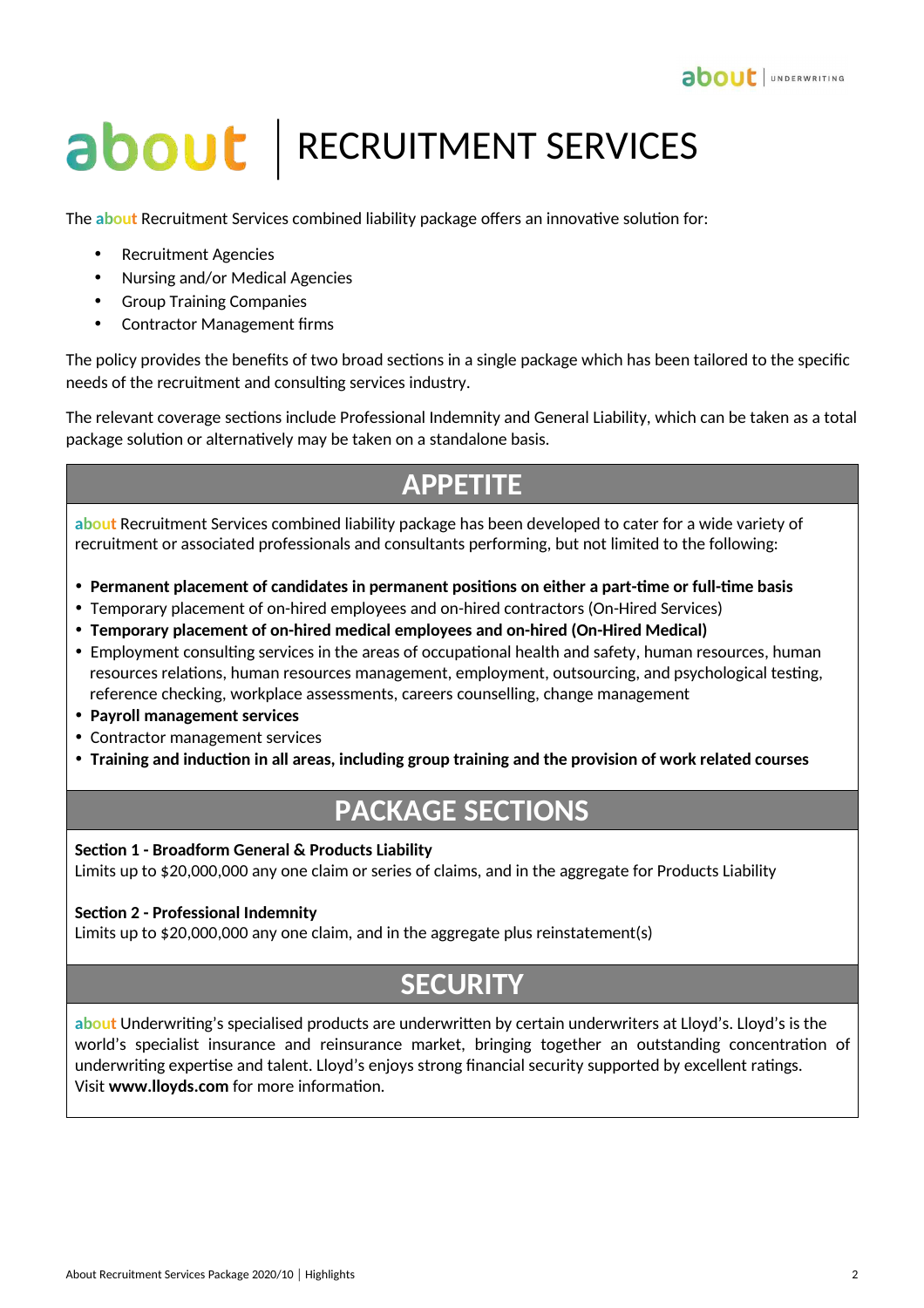| <b>GENERAL &amp; PRODUCTS LIABILITY COVERAGE HIGHLIGHTS</b> |                                                                                                                                                                                                                                                                                                                                                                                                                                                                                                                                                                                                                                                                                                                                                                                                                                                                                                                                                                                                                         |
|-------------------------------------------------------------|-------------------------------------------------------------------------------------------------------------------------------------------------------------------------------------------------------------------------------------------------------------------------------------------------------------------------------------------------------------------------------------------------------------------------------------------------------------------------------------------------------------------------------------------------------------------------------------------------------------------------------------------------------------------------------------------------------------------------------------------------------------------------------------------------------------------------------------------------------------------------------------------------------------------------------------------------------------------------------------------------------------------------|
| <b>INSURING CLAUSE</b>                                      | Covers legal liability in respect of personal injury; property damage; and advertising<br>injury                                                                                                                                                                                                                                                                                                                                                                                                                                                                                                                                                                                                                                                                                                                                                                                                                                                                                                                        |
| <b>AUTOMATIC EXTENSIONS</b>                                 | Vicarious Liability/Non-Delegable Duty of Care cover includes the insured's vicarious<br>liability; or any non-delegable duty of care owed by the insured in respect of any on-<br>hired employees and/or contractors while they are on-hired to any host employer.<br>Supplementary Payments \$250,000 sub-limit for legal costs incurred by the insured at<br>a Coronial Inquest, Inquiry, Royal Commission and/or Government Enquiry arising out<br>of any alleged breach of statutory duty or hearing of a disciplinary nature subject<br>Claims Preparation Costs and Expenses \$25,000 sub-limit for reasonable professional<br>fees and such other costs and expenses incurred for the preparation of any claim<br>Care, Custody & Control \$250,000 sub-limit<br>Contractual Liability standard coverage includes contracts that would have been<br>implied by law in the absence of such contract; incidental contracts; or terms as to<br>merchantability, quality, fitness or care implied by law or statute |
| <b>OPTIONAL EXTENSIONS</b><br><b>AVAILABLE</b>              | Indemnity to Contractors is available<br>Legal Expenses \$100,000 sub-limit in respect of any one claim and \$250,000 in the<br>aggregate<br>North America legal liability in respect of personal injury and/or property damage<br>that arises out of any products exported to North America with the insured's<br>knowledge<br>Contractual Liability can be extended to include liabilities assumed under the<br>contracts specifically designated if required<br>Proportionate Liability coverage is available<br>Waiver of Subrogation is available for designated contracts                                                                                                                                                                                                                                                                                                                                                                                                                                         |
| <b>TERRITORIAL LIMITS</b>                                   | Worldwide except north America                                                                                                                                                                                                                                                                                                                                                                                                                                                                                                                                                                                                                                                                                                                                                                                                                                                                                                                                                                                          |

| <b>PROFESSIONAL INDEMNITY COVERAGE HIGHLIGHTS</b> |                                                                                                                                                                                                                                                                                                                                                                                                                                                                                                                                                                                                                                                                                                                                                                                                                                                                                                                                                                                                                                                                         |  |
|---------------------------------------------------|-------------------------------------------------------------------------------------------------------------------------------------------------------------------------------------------------------------------------------------------------------------------------------------------------------------------------------------------------------------------------------------------------------------------------------------------------------------------------------------------------------------------------------------------------------------------------------------------------------------------------------------------------------------------------------------------------------------------------------------------------------------------------------------------------------------------------------------------------------------------------------------------------------------------------------------------------------------------------------------------------------------------------------------------------------------------------|--|
| <b>CIVIL LIABILITY INSURING</b><br><b>CLAUSE</b>  | Cover provided under the Insuring Clause, in respect of the conduct of the<br>professional services includes:<br>breach of duty (including a fiduciary duty)<br>breach of privacy or confidentiality<br>breach of warranty of authority committed in good faith<br>unintentional defamation<br>unintentional infringement of any intellectual property rights<br>٠<br>contraventions of the misleading and deceptive conduct and corresponding<br>consumer protection provisions                                                                                                                                                                                                                                                                                                                                                                                                                                                                                                                                                                                        |  |
| <b>AUTOMATIC EXTENSIONS</b>                       | Claims Preparation Costs and Expenses \$25,000 sub-limit<br>Civil Compensatory Orders or Civil Penalties \$250,000 in respect of any one claim<br>and \$500,000 in the aggregate<br>Continuous Cover from inception of first cover with About Underwriting, allowing for<br>late reported circumstances in certain instances<br>Court Attendance Costs compensation for attending court as a witness in connection<br>with a claim notified<br><b>Emergency Costs Advancement</b> within 30 days of receipt and approval<br>Estates, Heirs, Legal Representatives and Assigns definition of Insured extended<br>Extended Notification Period additional 60 days granted for acts or omissions<br>committed prior to expiry of insurance<br>Franchisors Cover coverage for Insured's conducting the professional services as a<br>franchisee<br>Fraud, Dishonesty or Intentional Acts included<br>Investigation Costs and Expenses \$500,000 sub-limit<br>Joint Ventures insured's joint and individual civil liability arising from participation in a<br>joint venture |  |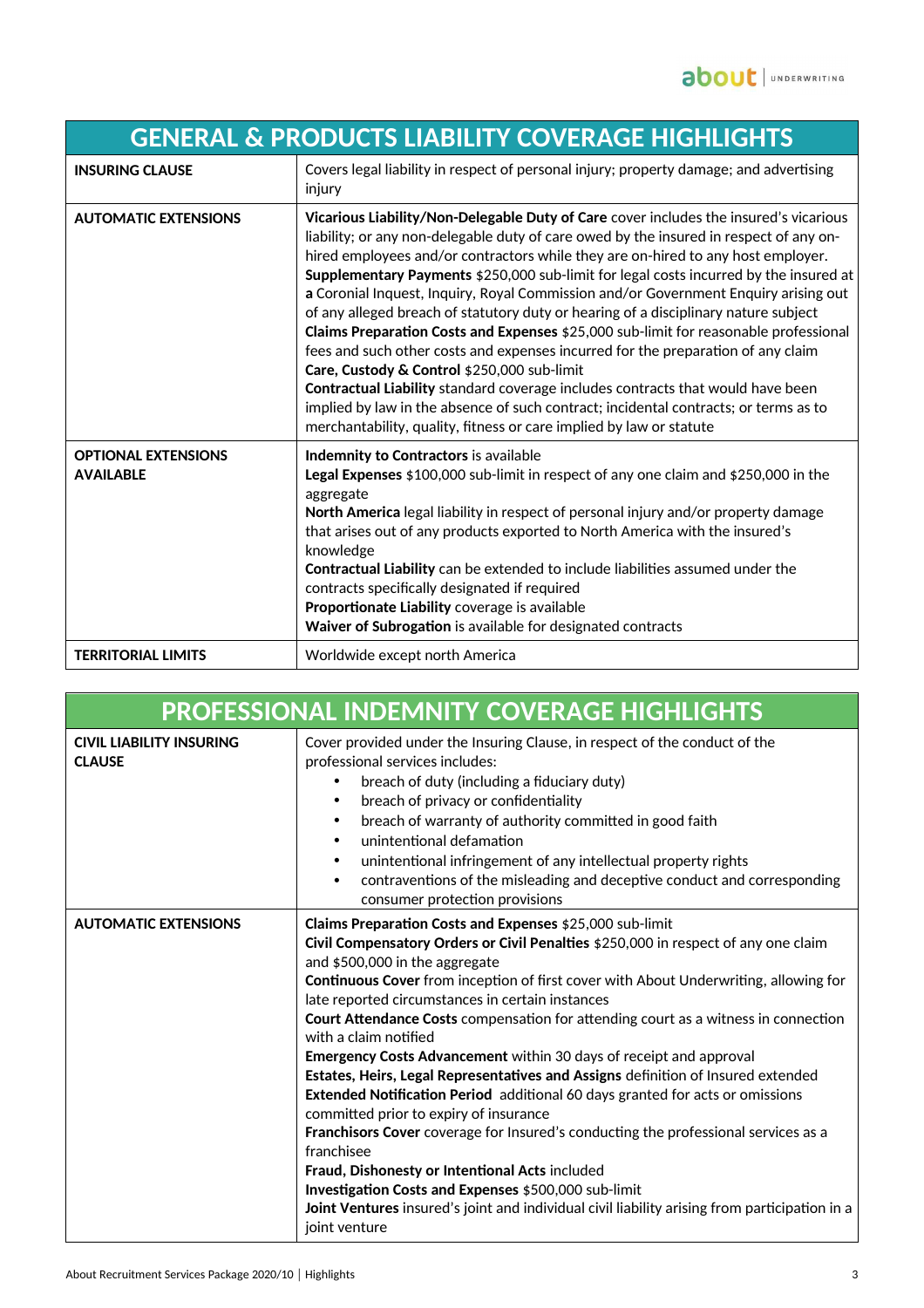| <b>PROFESSIONAL INDEMNITY CONT</b>                    |                                                                                                                                                                                                                                                                                                                                                                                                                                                                                                                                                                                                                                                                                                                                                                                                                                                                                                                                                                                                                                                                                                                                                                                                                                                                                                                                                                                                                                                                        |  |
|-------------------------------------------------------|------------------------------------------------------------------------------------------------------------------------------------------------------------------------------------------------------------------------------------------------------------------------------------------------------------------------------------------------------------------------------------------------------------------------------------------------------------------------------------------------------------------------------------------------------------------------------------------------------------------------------------------------------------------------------------------------------------------------------------------------------------------------------------------------------------------------------------------------------------------------------------------------------------------------------------------------------------------------------------------------------------------------------------------------------------------------------------------------------------------------------------------------------------------------------------------------------------------------------------------------------------------------------------------------------------------------------------------------------------------------------------------------------------------------------------------------------------------------|--|
| <b>AUTOMATIC EXTENSIONS</b>                           | Limitation of Liability Contracts cover extended where insured has limited the liability<br>of parties via a contract<br>Loss of Documents \$500,000 sub-limit<br>Mitigation Costs and Expenses \$100,000 sub-limit for direct costs and expenses<br>Newly Acquired or Created Subsidiaries definition of Insured extended to any<br>subsidiary acquired or created by the named insured for a period of up to 60 days<br>Public Relations Expenses \$100,000 sub-limit<br>Run-off cover will continue until the expiry date in the event that any insured entity<br>ceases to exist or is subject to an insolvency event<br>Spousal Liability spouse's legal liability for loss is treated as the liability of the insured<br>Vicarious Liability for Consultants, Sub-Contractors and Agents cover for consultants,<br>sub-contractors or agents of the insured for which the insured is legally liable in<br>respect of the conduct of the professional services                                                                                                                                                                                                                                                                                                                                                                                                                                                                                                    |  |
| <b>OPTIONAL EXTENSIONS</b><br><b>AVAILABLE</b>        | Contractual Liability cover is available for civil liability arising out of contractual<br>indemnity or hold harmless provisions of designated contracts<br>Fidelity Guarantee up to \$500,000 sub-limit available for loss of money<br>Indemnity to Consultants, Sub-Contractors and Agents cover extended to civil<br>liability against any consultant, sub-contractor or agent under the direct control and<br>supervision of the named insured or any subsidiary<br>Midwifery Extension extend cover to include the provision of midwifery services<br>performed in hospitals<br>Multi-year Run Off after merger, takeover, sale, winding up of the Insured available<br>in the event of a merger, takeover, sale or winding up<br>On-Hired Contractors extend definition of Insured to include any on-hired contractor<br>but only whilst acting within the scope of their duties in such capacity<br>On-Hired Medical Services extend cover to include the provision of on-hired medical<br>services.<br>On-Hired Services extend cover to include the provision of on-hired services.<br>Previous Business coverage for the Insured's principals for claims resulting from their<br>work performed at prior business<br>Proportionate Liability cover provided for an Insured having contracted out of the<br>operation of proportionate liability legislation<br>Pre-Acquisition Liability cover can be extended for newly acquired or created<br>subsidiaries |  |
| <b>SEVERABILITY AND NON-</b><br><b>IMPUTATION</b>     | Cover granted for innocent insureds                                                                                                                                                                                                                                                                                                                                                                                                                                                                                                                                                                                                                                                                                                                                                                                                                                                                                                                                                                                                                                                                                                                                                                                                                                                                                                                                                                                                                                    |  |
| <b>TERRITORIAL LIMITS</b>                             | Cover extends to anywhere in the world excluding the USA and Canada                                                                                                                                                                                                                                                                                                                                                                                                                                                                                                                                                                                                                                                                                                                                                                                                                                                                                                                                                                                                                                                                                                                                                                                                                                                                                                                                                                                                    |  |
| <b>JURISDICTION</b>                                   | Cover extends to claims or investigations anywhere in the world excluding the USA<br>and Canada                                                                                                                                                                                                                                                                                                                                                                                                                                                                                                                                                                                                                                                                                                                                                                                                                                                                                                                                                                                                                                                                                                                                                                                                                                                                                                                                                                        |  |
| <b>REINSTATEMENT OF POLICY</b><br><b>LIMIT</b>        | Standard wording provides one (1) reinstatement. Additional reinstatements can be<br>added                                                                                                                                                                                                                                                                                                                                                                                                                                                                                                                                                                                                                                                                                                                                                                                                                                                                                                                                                                                                                                                                                                                                                                                                                                                                                                                                                                             |  |
| <b>COSTS IN ADDITION LIMIT OF</b><br><b>INDEMNITY</b> | The standard limit is Costs Exclusive                                                                                                                                                                                                                                                                                                                                                                                                                                                                                                                                                                                                                                                                                                                                                                                                                                                                                                                                                                                                                                                                                                                                                                                                                                                                                                                                                                                                                                  |  |
| <b>COSTS EXCLUSIVE DEDUCTIBLE</b>                     | The standard deductible is Costs Exclusive                                                                                                                                                                                                                                                                                                                                                                                                                                                                                                                                                                                                                                                                                                                                                                                                                                                                                                                                                                                                                                                                                                                                                                                                                                                                                                                                                                                                                             |  |
| <b>ADDITIONAL COVERAGES</b><br><b>AVAILABLE</b>       | Extended Continuous Cover subject to certain conditions, continuous cover may be<br>backdated<br>Legal Costs Extension is available<br>Waiver of Subrogation Extension is available                                                                                                                                                                                                                                                                                                                                                                                                                                                                                                                                                                                                                                                                                                                                                                                                                                                                                                                                                                                                                                                                                                                                                                                                                                                                                    |  |